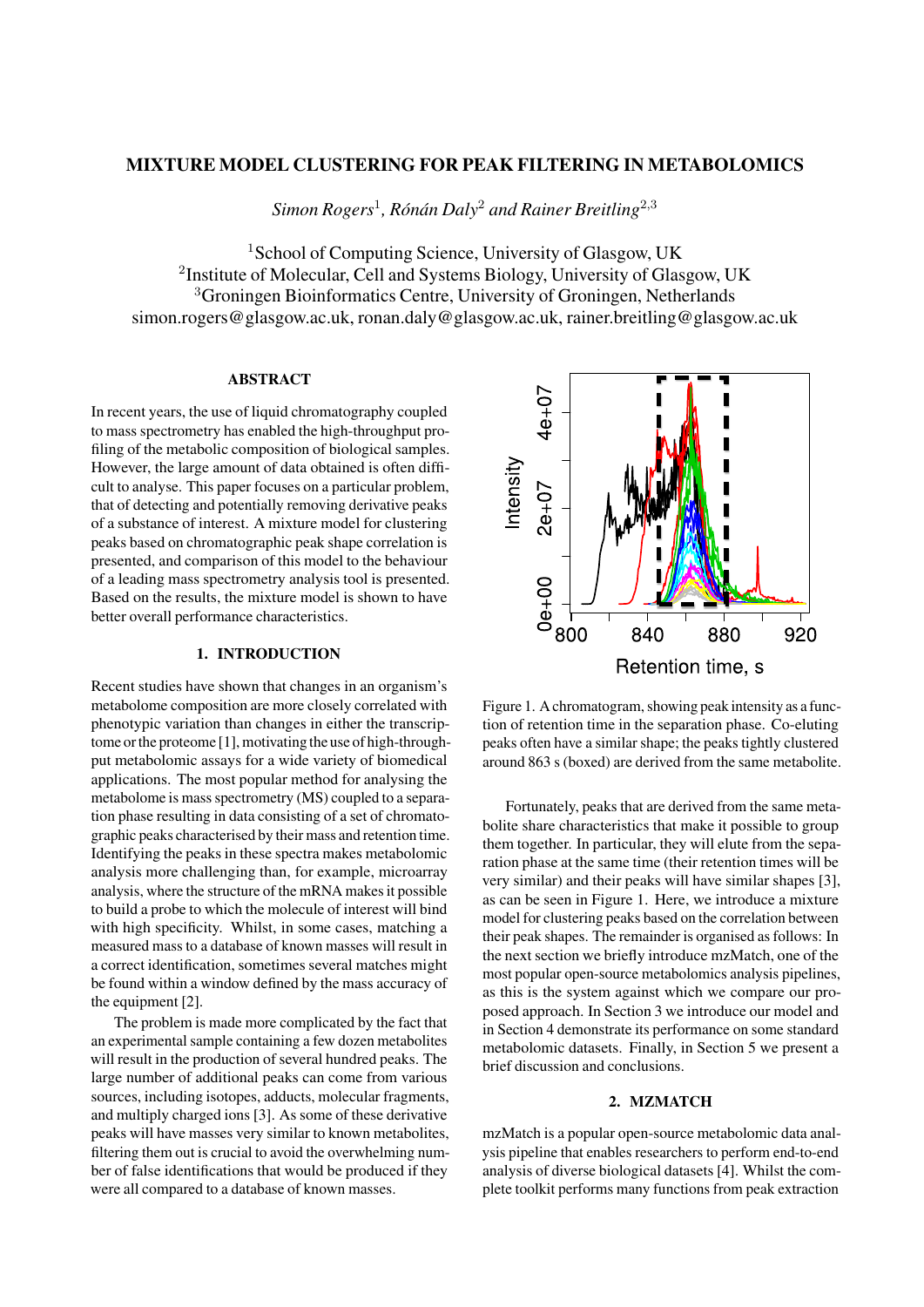from raw data files, to metabolite identification, for the purposes of this paper we are focusing on the peak-derivative detection phase, also known as peak clustering.

Currently, peak clustering in mzMatch is done via a simple greedy algorithm. The following algorithm describes mzMatch's behaviour.

Algorithm 1 mzMatch clustering algorithm while there are unclustered peaks **do** 

- Find the most intense unclustered peak.
- Create a new cluster based on this peak.
- Find other unclustered peaks whose Pearson correlation over retention time with this peak is greater than a pre-defined threshold (0.75) and add these to the cluster.

#### end while

There are several potential issues with this approach. Firstly, the algorithm is greedy – whilst it is likely that the true metabolite peaks will have high intensity [3], repeatedly picking the most intense remaining peak and building a cluster around it results in an algorithm that could be highly sensitive to small changes in intensity values. Secondly, correlation is only computed between the initial peak and others. Most inter-peak correlation values are not used to produce the clustering – information is being thrown away.

### 3. MIXTURE MODEL FOR CORRELATIONS

Our observations consist of a symmetric  $N \times N$  matrix of peak shape correlations (Pearson) between the N observed peaks,  $Q$ , the  $n$ ,  $m$ th element of which (the correlation between peaks n and m) is denoted by  $q_{nm}$ . Note that it would be possible to start from the actual peaks themselves rather than correlation values, and this is an interesting avenue for future work. Our aim is to partition the peaks into  $K$ clusters, each of which will potentially correspond to one metabolite and its derivatives. We use a set of binary indicator variables,  $z_{nk}$  to indicate cluster membership i.e.,  $z_{nk} = 1$  if peak *n* is assigned to cluster *k*. Collectively, these indicators are denoted as Z and our task is therefore to infer Z from Q. It will be convenient to define a second set of indicators:  $\epsilon_{nm} = \sum_{k=1}^{K} z_{nk} z_{mk}$ , i.e.  $\epsilon_{nm} = 1$  if peaks  $n$  and  $m$  are in the same cluster, and zero otherwise.

We assume that the correlation values were generated by a mixture model with two components, one describing correlations between peaks within the same cluster, and one describing correlations between peaks in different clusters. Inspection of typical outputs from mzMatch [4] led us to choose an exponential-type distribution for the former, and a Gaussian for the latter. In addition, to allow the correlation matrices to be produced at low computational cost, peak correlations are only calculated for peaks that co-elute within a particular retention time window. Hence, we additionally observe a binary  $N \times N$  matrix **R**, the elements of which,  $r_{nm}$ , equal 1 if the correlation between peaks n and m is observed and 0 otherwise. We therefore assume the following



Figure 2. Example of the generative densities (assuming the value is observed,  $r_{nm} = 1$ ) where  $\lambda = 4, \mu = 0, \sigma^2 = 0.3.$ 

generative distributions:

 $p(q_{nm}, r_{nm} = 1 | \epsilon_{nm} = 1) = (1 - p_1) \lambda e^{-\lambda(1 - q_{nm})}$ (1)  $p(q_{nm}, r_{nm} = 0 | \epsilon_{nm} = 1) = p_1 \delta(q_{nm})$  (2)  $p(q_{nm}, r_{nm} = 1 | \epsilon_{nm} = 0) = (1 - p_0) \mathcal{N}(q_{nm} | \mu, \sigma^2)$ (3)  $p(q_{nm}, r_{nm} = 0 | \epsilon_{nm} = 0) = p_0 \delta(q_{nm}),$  (4)

where conditioning on  $p_0, p_1, \lambda, \mu, \sigma^2$  is omitted. An example is given in Figure 2. The density of  $q_{nm}$  conditioned on a particular value of  $r_{nm}$ , e.g.

$$
p(q_{nm}|r_{nm}, \epsilon_{nm} = 1) =
$$
  

$$
r_{nm} \lambda e^{-\lambda(1 - q_{nm})} + (1 - r_{nm}) \delta(q_{nm}),
$$

is similar to the 'spike-and-slab' distributions used in DNA microarray analysis (see, e.g., [5]). The likelihood of the complete set of observed correlations is given by:

$$
\mathcal{L}(\mathbf{Q}, \mathbf{R}|\mathbf{Z}) = \prod_{n=1}^{N-1} \prod_{m=n+1}^{N} p(q_{nm}, r_{nm}|\epsilon_{nm} = 1)^{\epsilon_{nm}}
$$

$$
\times p(q_{nm}, r_{nm}|\epsilon_{nm} = 0)^{1-\epsilon_{nm}},
$$

where the various components in the product are given by Equations 1 to 4. To complete our model specification, we require a prior density over the membership of cluster  $k$ , i.e.  $p(z_{nk} = 1)$ . To avoid having to *a priori* specify the number of components, we use a Dirichlet Process (DP) prior, with concentration parameter  $\alpha$  (see, e.g., [6] for more details).

#### 3.1. Inference

The distribution of interest here is the posterior density over cluster assignments,  $p(\mathbf{Z}|\mathbf{Q}, \mathbf{R})$ . Analytical inference is not tractable, but it is possible to generate samples using a Gibbs sampling scheme. At each stage, we re-sample the assignment for one peak conditioned on the current assignments of all other peaks. Using  $\mathbf{Z}^{-n}$  to denote all of the assignments except that for peak  $n$ , the conditional distributions required are given by:

$$
P(z_{nk}=1|\ldots) \propto s_k \mathcal{L}(\mathbf{Q},\mathbf{R}|\mathbf{Z}^{-n},z_{nk}=1),
$$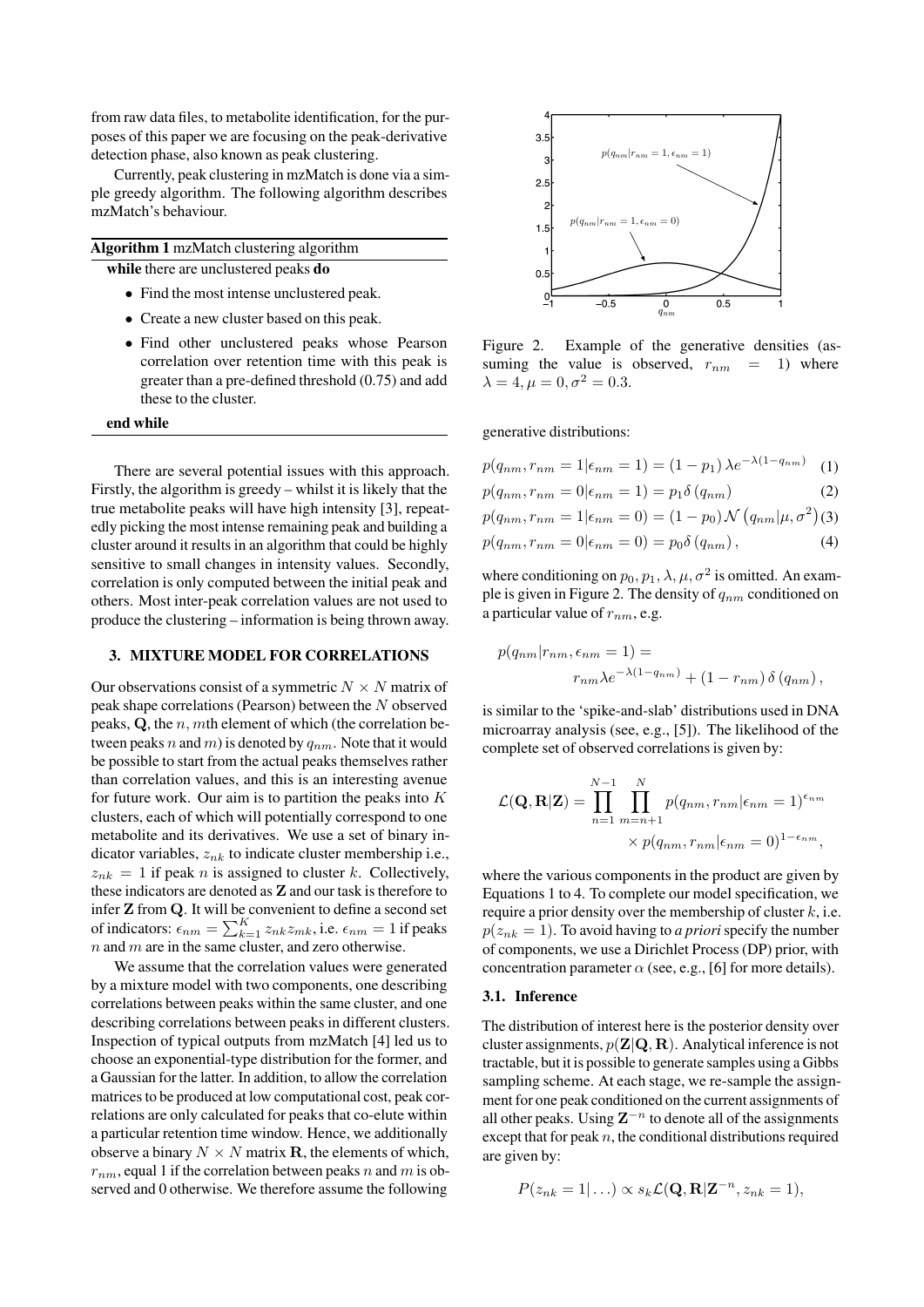| Sample     | Ionisation<br>Mode | # Peaks | <b>TPR</b> | <b>FPR</b> | mzMatch<br>BA | # Clusters | TPR   | <b>FPR</b> | Mixture Model<br>BA | # Clusters |
|------------|--------------------|---------|------------|------------|---------------|------------|-------|------------|---------------------|------------|
| Standard 1 | Negative           | 3664    | 0.548      | 0.211      | 0.668         | 799        | 0.466 | 0.060      | 0.703               | 250        |
| Standard 1 | Positive           | 6291    | 0.583      | 0.220      | 0.682         | 1403       | 0.444 | 0.061      | 0.692               | 409        |
| Standard 2 | Negative           | 2386    | 0.571      | 0.247      | 0.662         | 621        | 0.446 | 0.071      | 0.688               | 206        |
| Standard 2 | Positive           | 6883    | 0.597      | 0.340      | 0.628         | 2370       | 0.5   | 0.076      | 0.711               | 565        |
| Standard 3 | Negative           | 999     | 0.632      | 0.418      | 0.607         | 421        | 0.474 | 0.212      | 0.631               | 216        |
| Standard 3 | Positive           | 2316    | 0.632      | 0.497      | 0.567         | 1151       | 0.474 | 0.187      | 0.643               | 440        |

Table 1. Comparison of mixture model to mzMatch

for the current cluster k that has  $s_k$  members (not including peak n), and:

$$
P(z_{nk*} = 1 | ...) \propto \alpha \mathcal{L}(\mathbf{Q}, \mathbf{R} | \mathbf{Z}^{-n}, \epsilon_{nm} = 0 \,\forall \, m),
$$

for a new cluster,  $k^*$ , where  $\epsilon_{nm} = 0 \,\forall \, m$  describes the fact that  $n$  is in its own cluster and hence not in the same cluster as any other peak. As we are interested in a single set of assignments to compare against the clustering produced by mzMatch, we typically run the sampler for a fixed number of iterations and keep the sample with the highest posterior value.

### 4. TESTING AND RESULTS

In order to compare the clusterings produced by the mixture model against those produced by mzMatch, both algorithms were ran against the data files produced from a set of LC-MS experiments. In this case, the data are based on standard samples used to calibrate chromatographic columns. Each sample consisted of a mixture of known compounds, with known mass and expected retention time. Three samples were used, comprising 104, 96 and 40 compounds respectively, with runs in both positive and negative mode, for a total of six data sets. The mixture model parameters were set at  $\mu = 0, \sigma^2 = 0.4, \lambda = 8, p_1 = 0.001, p_0 = 0.97, \alpha = 1.$ This is our initial choice, and it is unlikely that these will be optimal. Note also that the Gaussian density will provide some probability mass for values outside the feasible correlation range. Optimising the form and parameters of these densities based on the known constituents of standard samples is ongoing work.

After the clusterings were produced, each of the peaks in each of the clusters was labelled as a base peak or a derivative of a base peak, using the algorithm given by mzMatch (the base peak is defined as the most intense peak in a mass spectrogram or in a cluster). An identification was also attempted on each peak, using the known masses of the compounds in the sample and the mzMatch identification algorithm. To assess the performance characteristics of the clusterings, each peak was compared against the known masses of the compounds and assigned a label. The labels were:

True Positive (TP) If the peak is a base peak and identified

as a compound that is known to be present in the sample.

- False Positive (FP) If the peak is a base peak and does not correspond to an expected compound.
- True Negative (TN) If the peak is not a base peak and not identified as an expected compound.
- False Negative (FN) If the peak is not a base peak, but matches an expected compound.

The following statistics were calculated:

**True Positive Rate:**  $TPR = \frac{TP}{TP + FN}$ .

**False Positive Rate:**  $FPR = \frac{FP}{FP + TN}$ .

**Balanced Accuracy:** 
$$
BA = \frac{0.5*TP}{TP+FN} + \frac{0.5*TN}{TN+FP}
$$
.

The results of the experiments are summarised in Table 1. The first thing to notice is that mzMatch produces many more clusters than the mixture model. This gives rise to higher TPR (if every peak were assigned to its own cluster, we would observe a TPR of 1). The smaller number of clusters given by the mixture model causes a considerable improvement in the FPR. This improvement outweighs the lower TPR, as can be seen by the mixture model having a higher BA in all samples. These results suggest that the mixture model represents a very promising alternative to the clustering currently used by mzMatch.

In addition to these results, Figure 3 shows the correlation matrix Q for Standard 3 in Negative mode unordered (a) and then ordered according to the mzMatch clustering (b) and the mixture model clustering (c). The larger clusters produced by the mixture model are clearly visible, as is the marked reduction in high correlation values between peaks in different clusters (white colouring off the diagonal).

# 5. DISCUSSION AND CONCLUSION

The results presented in the previous section suggest that the mixture model approach can cluster, and subsequently filter, peaks more effectively than the algorithm used in mz-Match. Whilst mzMatch finds more compounds, it does so as the result of degenerate behaviour when clustering peaks